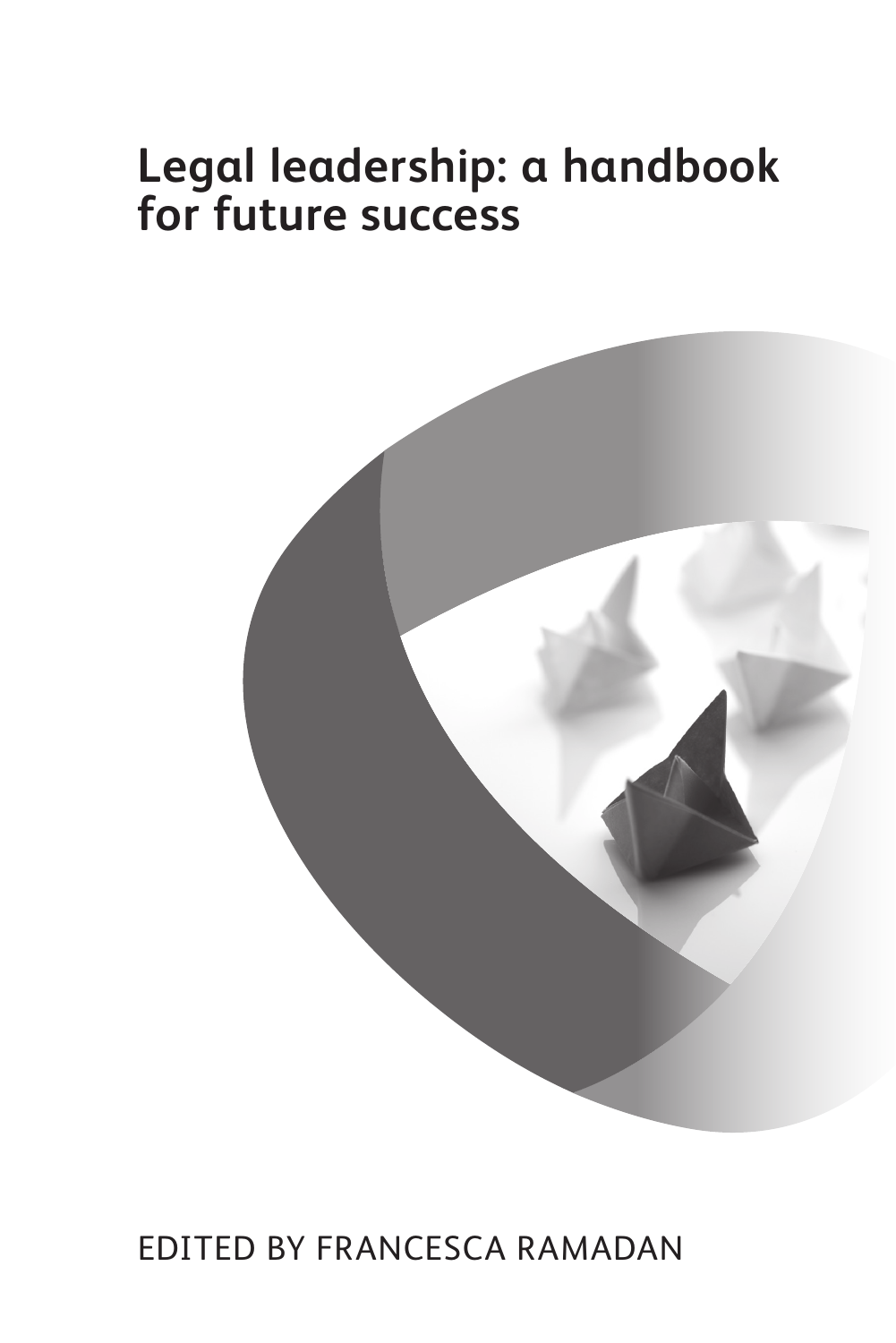#### **Head of events and books**

Leah Darbyshire

**Commissioning editor** Alex Davies

**Editorial assistant** Francesca Ramadan

Published by ARK Group:

UK, Europe and Asia office 5th Floor 10 Whitechapel High Street London, E1 8QS United Kingdom Tel: +44(0) 207 566 5792 publishing@ark-group.com

North America office 4408 N. Rockwood Drive, Suite 150 Peoria IL 61614 United States Tel: +1 (309) 495 2853 publishingna@ark-group.com

www.ark-group.com

Printed by Canon (UK) Ltd, Cockshot Hill, Reigate, RH2 8BF, United Kingdom

ISBN: 978-1-78358-354-6

A catalogue record for this book is available from the British Library

© 2018 ARK Group

All rights reserved. No part of this publication may be reproduced or transmitted in any form or by any means, except in accordance with the provisions of the Copyright, Designs and Patents Act 1988 or under terms of a licence issued by the Copyright Licencing Agency in respect of photocopying and/or reprographic reproduction. Application for permission for other use of copyright material, including permission to reproduce extracts in other published works, should be made in writing to the publishers. Full acknowledgement of author, publisher, and source must be given.

#### DISCLAIMER

This publication is intended as a general guide only. The information and opinions it contains are not intended to provide legal advice. The publishers bear no responsibility for any errors or omissions contained herein.

ARK Group is a division of Wilmington plc. The company is registered in England & Wales with company number 2931372 GB. Registered office: 5th Floor, 10 Whitechapel High Street, London E1 8QS.

VAT Number: GB 899 3725 51.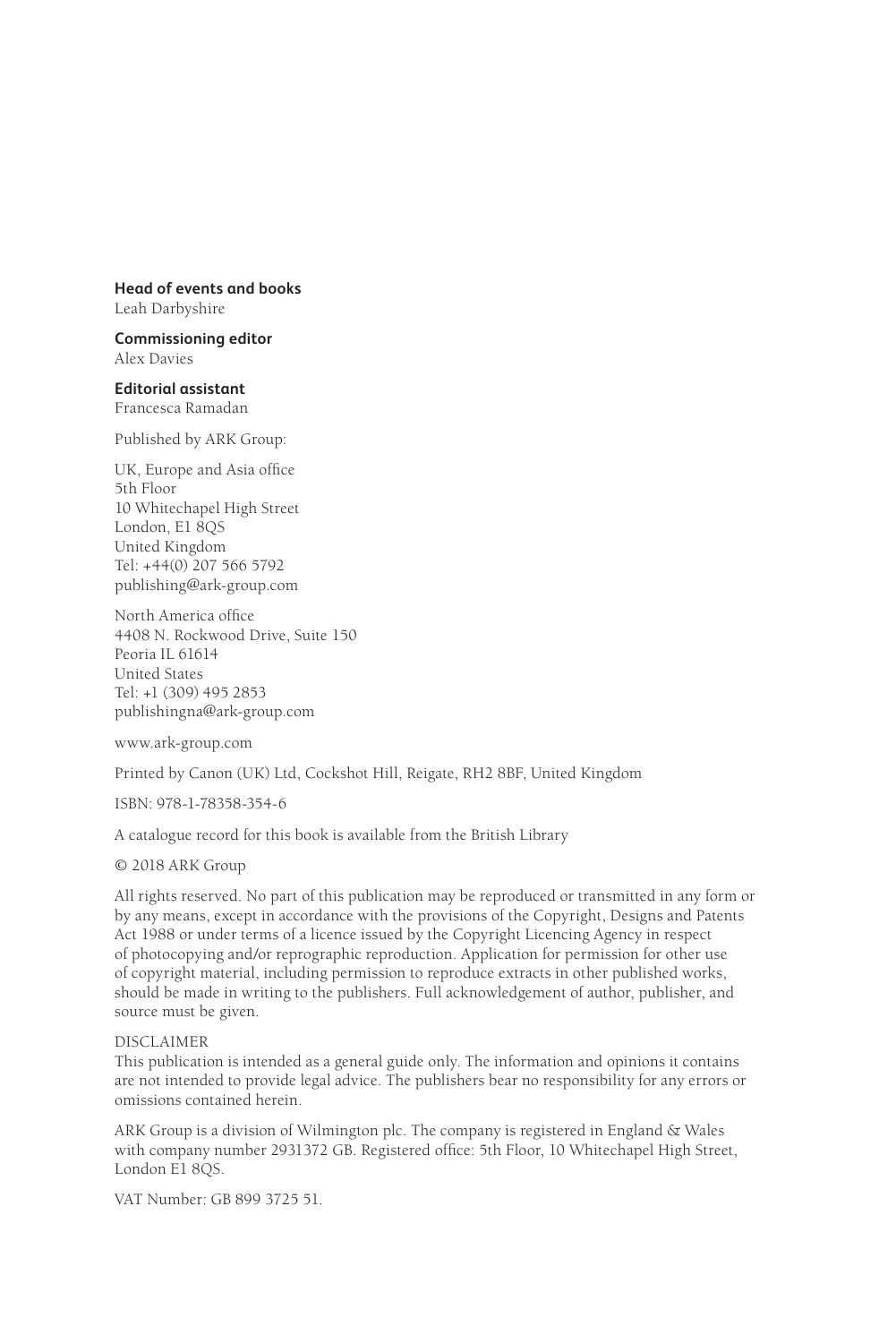## **Contents**

Chapter 1: Leadership maturity and individual change – are you stepping up to meet your firm's needs? *By Ian Paterson, founding partner at Cote Consultants*

Chapter 2: The fundamental challenges facing any new or future leader *By Patrick J McKenna, internationally recognized author, lecturer,* 

*strategist, and advisor*

Chapter 3: Does your personality influence your potential for partnership? *By Edward Walker, director at Anima & Atman*

Chapter 4: The changing role of leadership in law firms – from partner-led to corporate leadership *By Gabriella O'Rourke, national director, practice management at Borden Ladner Gervais LLP (BLG)*

Chapter 5: Strategic planning for law firm leaders – a primer *By Harry Trueheart, chair emeritus of Nixon Peabody LLP*

Chapter 6: Leading a high-performing legal team *By Russell Borland and Thomas Chalmers, executive coaches and founding partners of Leading Figures*

Chapter 7: Humanizing law firm leadership *By Dr Bob Murray and Dr Alicia Fortinberry, internationally renowned experts in strategy, leadership, and behavioral change*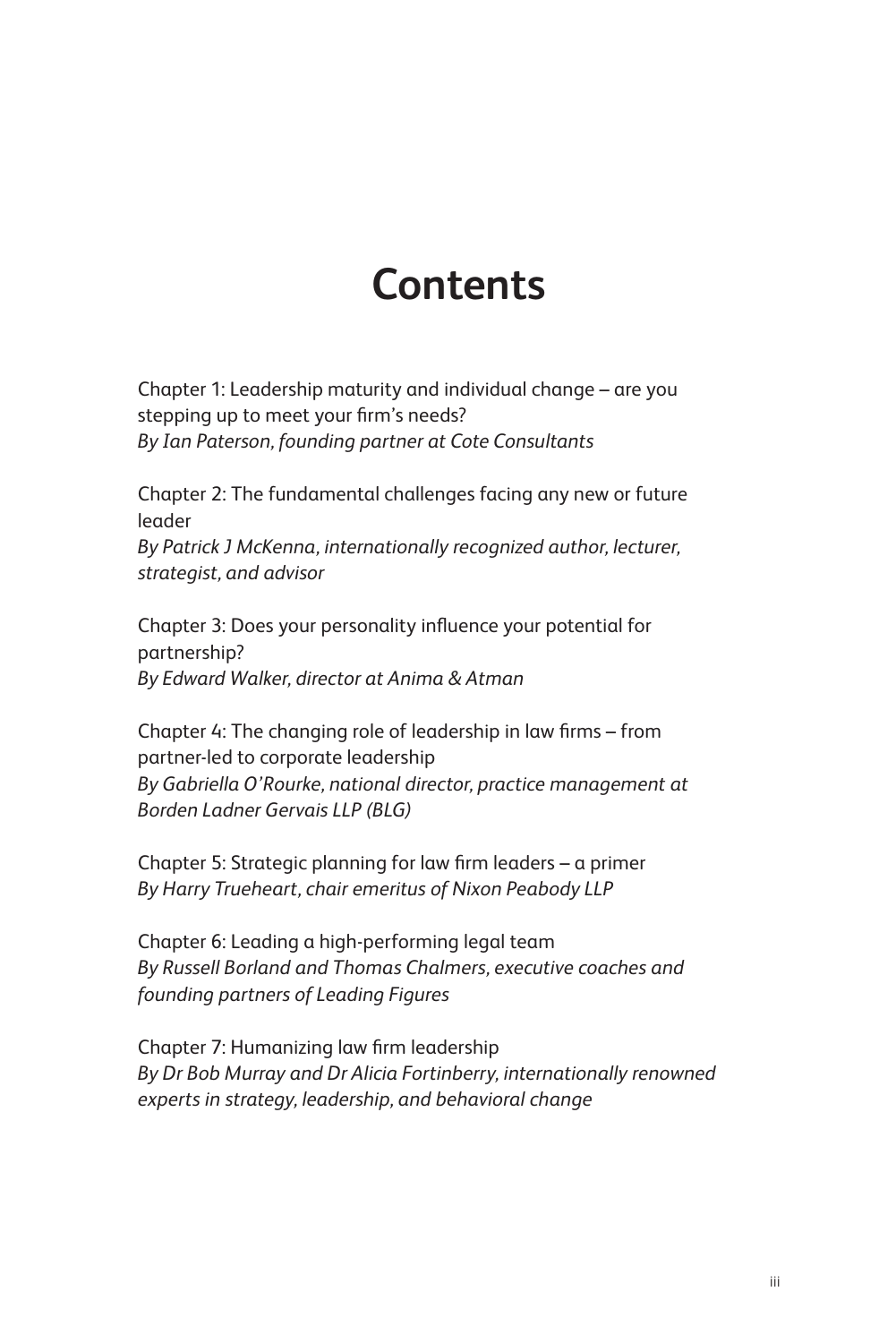Chapter 8: "Soft skills" make tough lawyers *By Rosalie Chamberlain, principal of Rosalie Chamberlain Consulting & Coaching*

Chapter 9: Reclaiming the next generation – understanding and leveraging millennials in your workplace *By Katherine M Larkin-Wong, associate at Latham & Watkins LLP*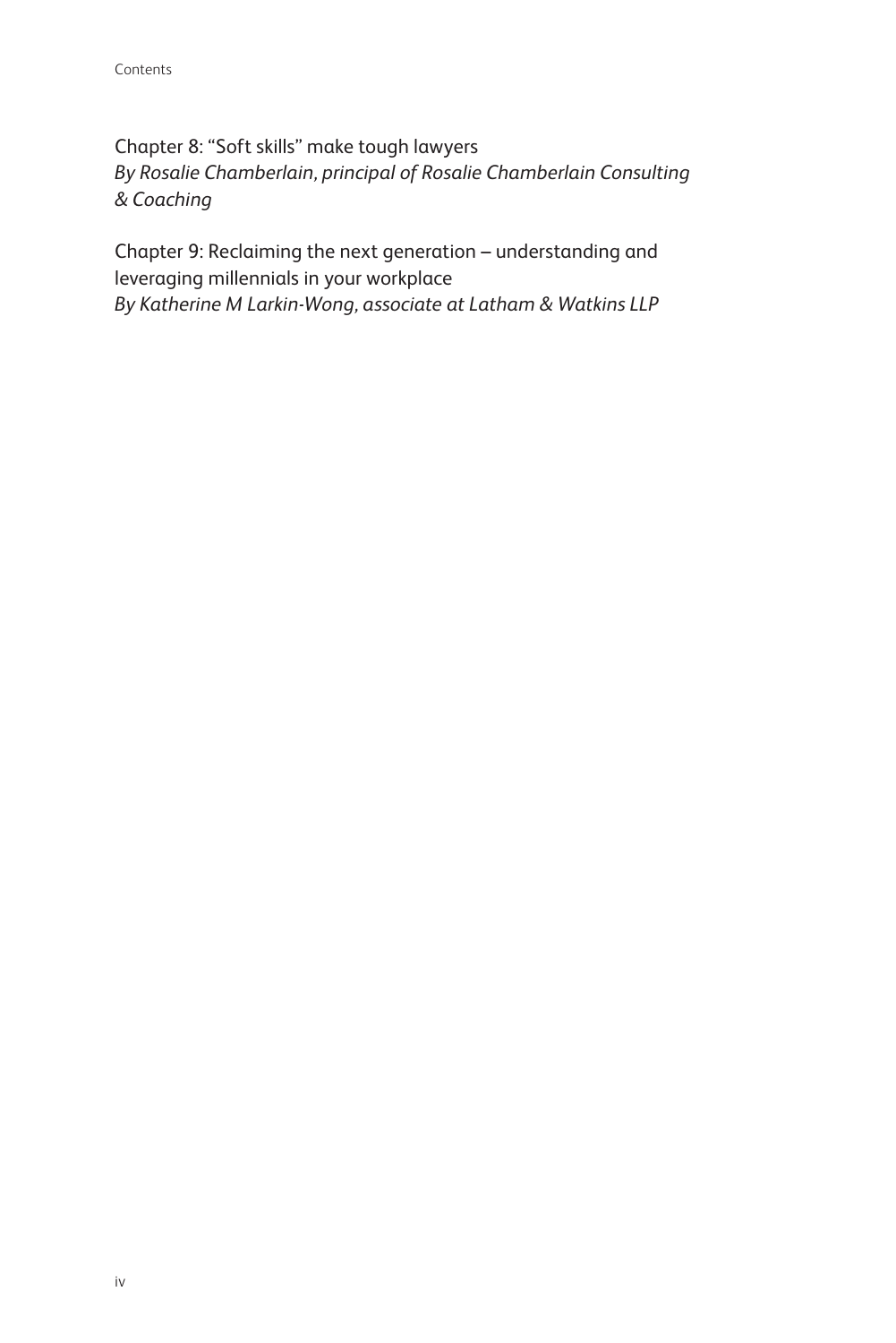### **Executive summary**

Today's law firm is an entity in flux. Economic and technological disruption – along with a range of other factors – have contributed to this change, meaning that firms are not what they used to be. It is therefore a necessity that the way they are managed also needs to change. This means, among many things, the need to corporatize the running of the firm; a move away from the focus on the billable hour towards more intangible activities such as business development and marketing and – perhaps the most important factor – the development of a new kind of leader within the legal landscape.

The new kind of leader now demanded by a transformed legal profession is not readily forthcoming, however. Legal culture stresses individualism and independence, which is reinforced by firm governance, practice management, and performance management systems that are ill-suited to foster supportive and collaborative leadership practices; lawyers are trained and conditioned to be combative, autonomous, and didactic.<sup>1</sup> To position oneself as a contender in a fast-moving and competitive market, the legal leader of the future must push back against these trends by acting strategically, engaging in people management, investing in their employees, and creating a working environment that places emphasis on communication, teamwork, and growth and development.

*Legal leadership: a handbook for future success* combines the latest and most relevant intelligence from those on the frontline of law firm leadership and management, to serve as the catalyst for change and the foundation on which a strong leadership practice can be built. Drawing on their expertise and experience, our authors – ranging from behavioral psychologists to senior management figures and professional coaches – present a wide range of competencies and strategies to cultivate as part of a leader's personal and professional development. Whether you are already a member of your firm's senior management, or in a junior position with big aspirations, *Legal leadership: a handbook for future success*  provides the essential tools to equip you to become a leader of the future.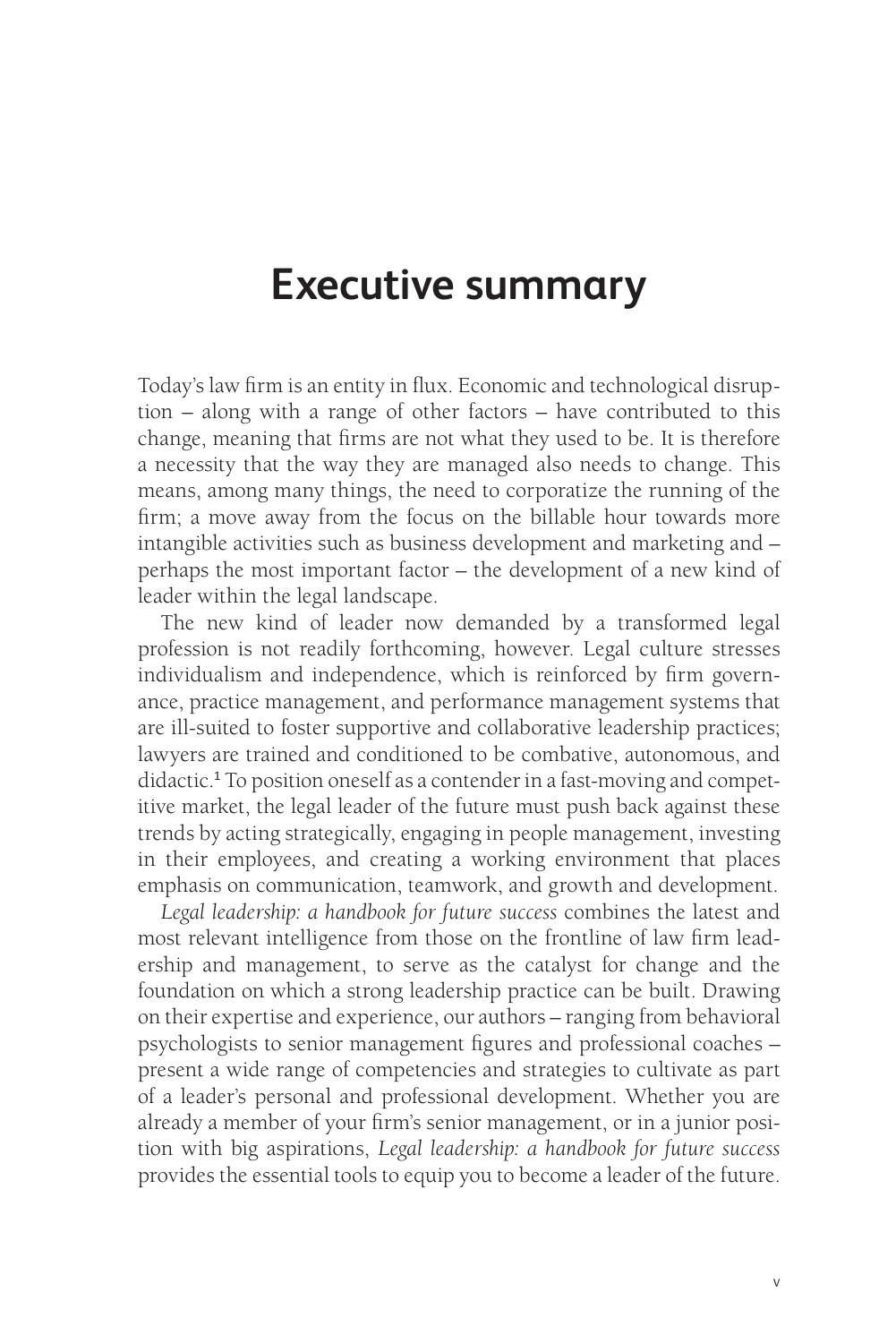Chapter one by Ian Paterson – founding partner at Cote Consultants, an executive coaching firm – furnishes the ideal starting point in addressing change management, a resource essential for any potential or current lawyer leaders in today's hypercompetitive and fast-paced market. In an industry regularly facing disruption, it is critical to develop psychological adaptiveness and a flexible leadership style. Drawing on research and aspects of developmental psychology, Ian explores seven common leadership styles before presenting a case study from his own professional experience to demonstrate the effectiveness of the "immunity map" – a process to tackle resistance to change – and how to apply this to one's own practice.

When starting out as a leader – especially in the legal profession, where expectations are high and hesitation or uncertainty is often construed as incompetence – it can be difficult to know how exactly to approach your management position and style. The much-discussed "imposter syndrome" is a challenge faced by many at the beginning of their management career, and a new leader may find themselves experiencing confusion and indecision when it is essential to display decisiveness and authority. Drawing from his extensive experience as an advisor and strategist, Patrick J McKenna asks the five fundamental questions confronting those entering a position of responsibility within their firm and provides guidance on the best ways to navigate them.

Despite a rise in the number of lawyers pursuing alternative career paths, most remain focused on the route to partnership. Statistically the vast majority will not achieve this goal; nonetheless, successful partners do exist. This begs the question: what sets these lawyers apart, and can we identify those with the potential to succeed in advance? A range of factors influences a lawyer's ability to become a successful law firm leader, with personality being one of these. In chapter three Edward Walker – director at Anima & Atman – discusses six personality traits that have been shown to be linked to leadership potential. The implications for individual lawyer careers and law firm talent management are both subsequently discussed.

One of the myriad ways in which the legal landscape is changing is the transformation of law firm management from a relatively straightforward operational role to a complex and multi-faceted challenge, which encompasses elements of multi-tasking, strategic oversight, governance and compliance, and technological and business innovation. It also requires a more holistic approach than ever before. Utilizing her experience as a "non-lawyer" management professional in a variety of firms, Gabriella O'Rourke – national director, practice management at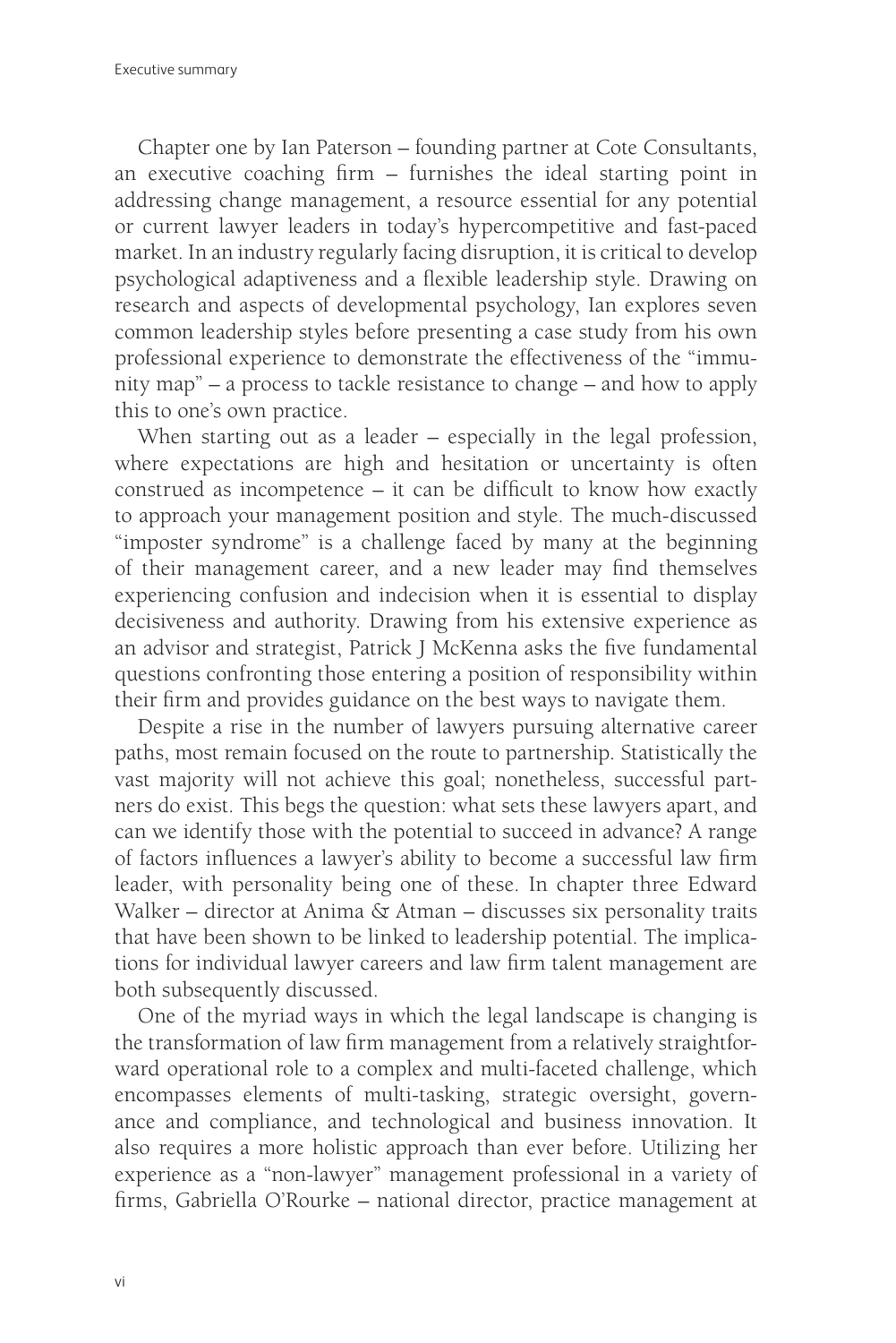Borden Ladner Gervais LLP – argues the case for a shift in focus from individual achievements to collective goals. Chapter four encourages a more collaborative and comprehensive way of working and leading, providing guidance for both lawyers and other professionals seeking to enrich their practice and contribute significantly to their firm's success.

As discussed above, formulating and executing wide-reaching strategies has quickly become a key aspect of any legal leader's role. The ability to lead a firm or group in developing and executing a strategy that will assure its future success is the foremost skill and task a leader must have. However, with most lawyers, this kind of business-oriented thinking does not come naturally. In chapter five, Harry Trueheart – chair emeritus of Nixon Peabody LLP – makes the case that the ability to lead a firm or group in developing and executing a strategy that will assure its future success is the foremost skill and task a leader must have. The chapter then introduces the key steps to follow in developing a strategic plan and a short commentary on organizing its implementation. It flags up some important dos and don'ts along the way.

As a leader in the legal space, it is inevitable that you will be responsible for a group of intelligent, perfectionist and high-achieving lawyers. In all likelihood, they will also be highly autonomous and not naturally inclined to work together collaboratively. In order to be the best manager, it is necessary to effectively harness their talents whilst encouraging teamwork and providing support. It is a difficult task, but one that is addressed in chapter six by Thomas Chalmers and Russell Borland, executive coaches and founding partners of Leading Figures. Utilizing relationship-based leadership frameworks, Chalmers and Borland present practical guidance on how to not only successfully head a high-performing team, but also how to become a great leader in the process.

Most law firm leaders have reached that position because they were successful lawyers or good politicians, or both. Their instincts are generally to favor top-down management; even when they experiment with more inclusive management styles, they revert to this transactional methodology in times of great flux and change, as in today's current market. However, reliance on top-down management is the surest way to fail. In chapter seven, Dr Bob Murray and Dr Alicia Fortinberry – internationally renowned behavioral and neurogenetic scientists – explore the alternatives, including transformational and teal leadership styles, and the practical benefits of their adoption in times of disruption. Current and aspiring leaders are then provided with a workable how-to for changing their leadership style to meet the challenges they face in an increasingly volatile industry.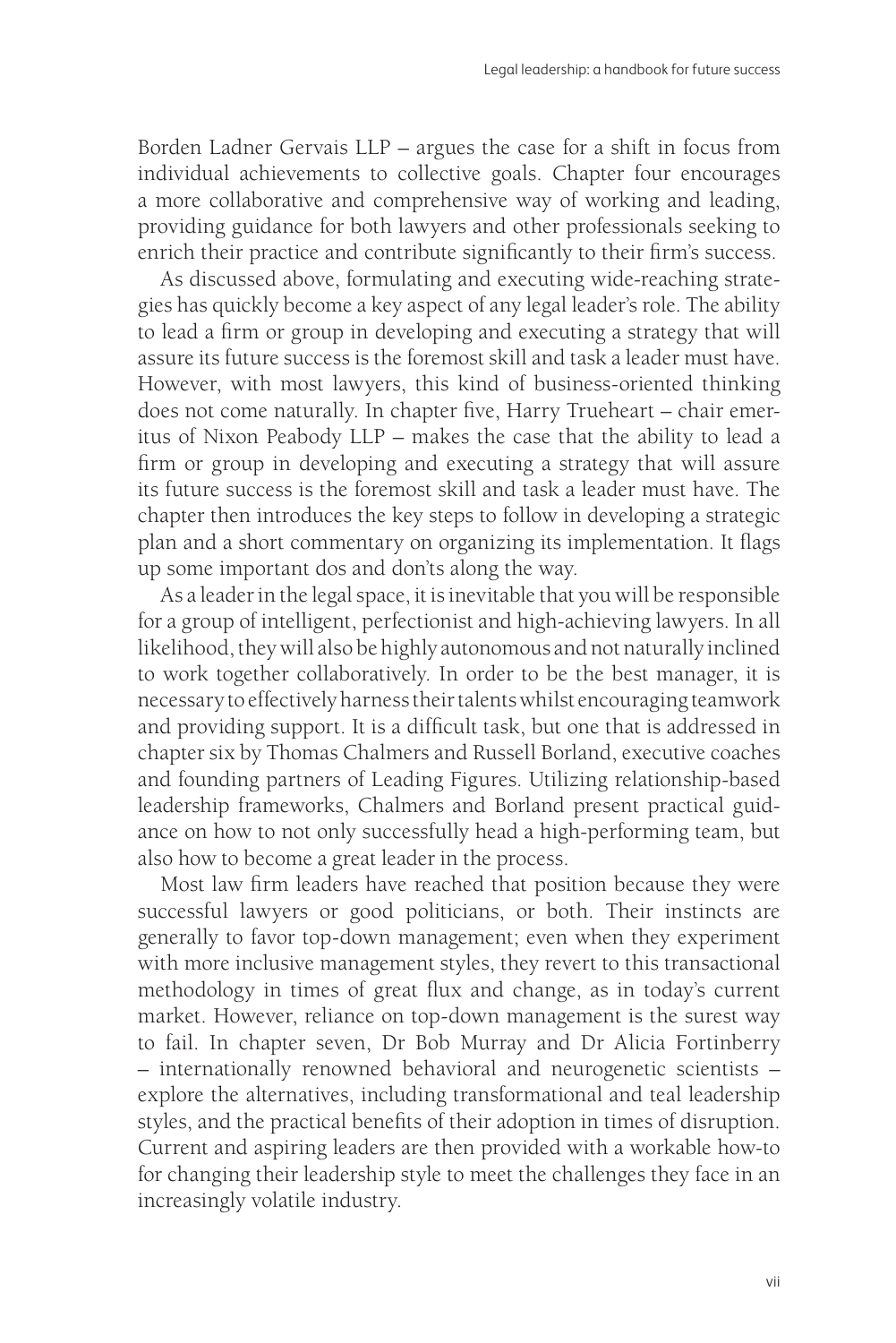While it is necessary to do good work and be skilled in your practice – something lawyers hear frequently – it is not enough. The characteristics that will distinguish you in the leadership of your career, and especially if you currently lead or aspire to effectively lead others, are emotional intelligence, a leadership mindset, and influential communication. In chapter eight, Rosalie Chamberlain – principal of Rosalie Chamberlain Consulting & Coaching – delves into the necessity of cultivating these qualities as a leader and shares guidance on how to add these to your toolbox as a means of achieving success.

As a current or future leader, it is critical to inhabit the perspective of those you manage and relate to their goals and motivations. Intergenerational difference is something that can massively affect the way in which people work, and is something that leaders must grasp in order to get the best from their team. In chapter nine, Katherine M Larkin-Wong – a "proud millennial" and associate at Latham & Watkins LLP – encourages leaders to think of their up-and-coming stars in the context of their generation, now the largest section of the workforce. In this chapter, she considers what law firm leaders should be doing to ensure they understand the motivations and preferences of their millennial lawyers in order to help them develop.

#### *Reference*

1. J Edwin Dietal (1996), *Leaders' Digest: a Review of the Best Books on Leadership*. Chicago, IL: American Bar Association.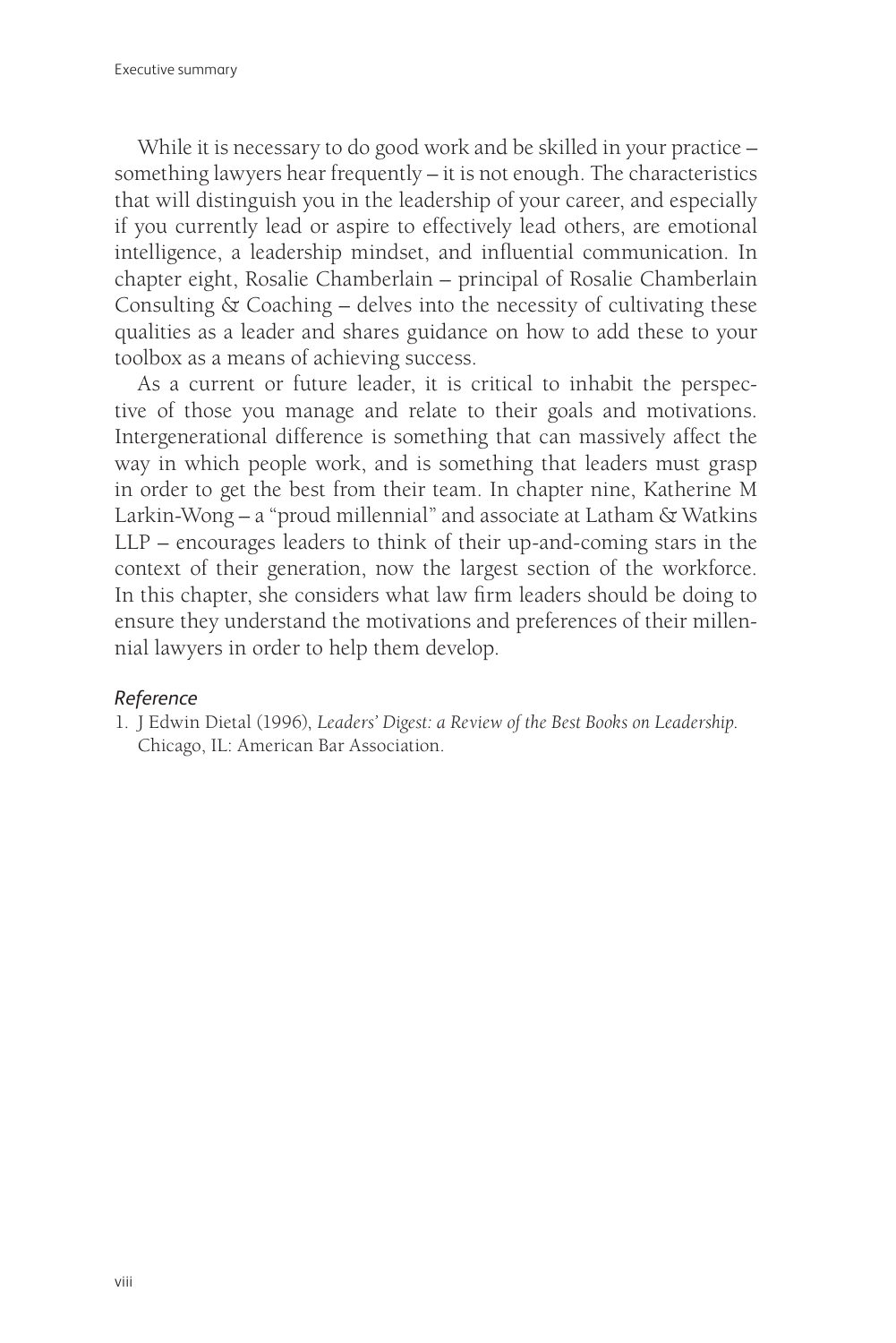### **About the authors**

**Russell Borland** is an executive coach and partner of Leading Figures alongside Thomas Chalmers. Prior to moving into coaching, Russell spent much of his career in an investment and benefit consulting firm, where he held a number of senior leadership positions including investment practice manager and firm-wide managing partner. He helped grow the business by encouraging the leaders to focus on building talented, high-performing teams. His coaching is primarily focused on finance and professional services, where he provides one-on-one coaching to leaders and works with teams, often with Thomas. Russell is a qualified coach through the ILM and is also accredited to use the Myers Briggs psychometric.

**Thomas Chalmers** is an executive coach specialising in the legal, finance and professional services sectors where he has supported several clients in developing their leadership capacity and growing their firm and/or practice. As well as one-on-one executive coaching, he has also supported many clients in securing chair and non-executive roles and is engaged as a team coach at board and senior executive/management level. He is a published children's author, has written for BBC radio ,and is a former *Sunday Herald* columnist. Thomas is a partner in Leading Figures alongside Russell Borland. Their clients include the Law Society of Scotland, the Chartered Banker Institute, the Institute and Faculty of Actuaries, and the Institute of Chartered Accountants of Scotland. They work with clients on three areas: growing leadership, improving collaboration across teams/boards, and stimulating growth.

**Rosalie Chamberlain** is the director of Rosalie Chamberlain Consulting & Coaching. She is a skilled leadership consultant and executive coach, having worked extensively with clients in the legal industry, including the ACC (Association of Corporate Counsel) and the US Securities & Exchange Commission, as well as a broad range of corporate, government, and private industries. She served as the Diversity & Inclusion Manager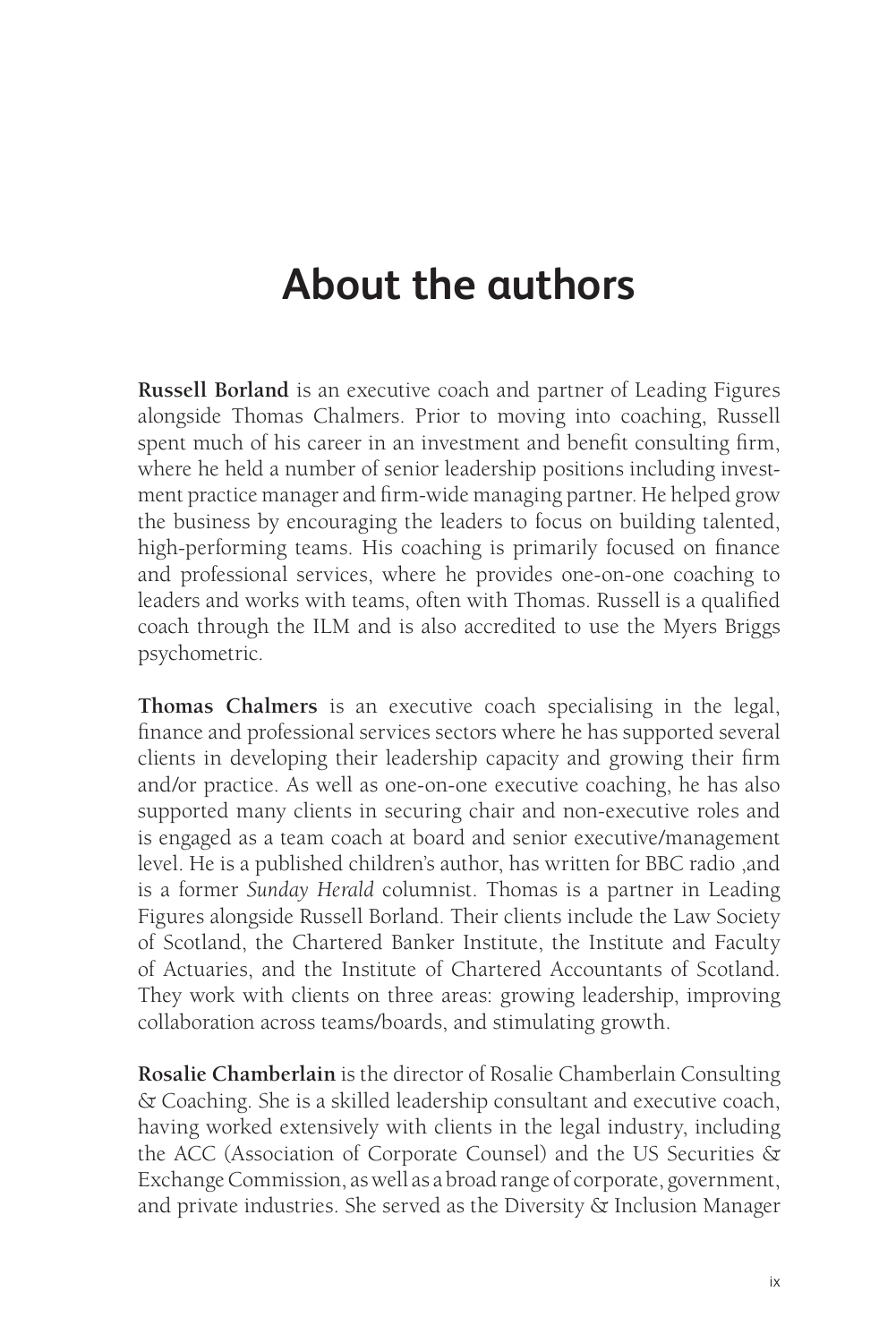for a national AmLaw 100 firm prior to starting her own consulting and coaching business. Rosalie has more than 19 years of experience working with individuals and groups on leadership development and talent management. She is a member of the Committee for Diversity & Inclusion of the National Association of Legal Administrators (ALA) and is featured as one of several selected Top Lawyer Coaches, powered by Diversity Lab. She is also the author of *Conscious Leadership in the Workplace: A Guidebook to Making a Difference One Person at a Time*.

**Alicia Fortinberry**, PhD (Organizational Psychology) has gained global recognition for her powerful, lasting impact on top-tier law and other organizations and leaders. Drawing on the latest science of human motivation and change, Alicia enables firms to shape strategy and build the right leadership, performance and diverse, cohesive culture. Alicia's clients include internationals such as Herbert Smith Freehills and Allens Linklaters and major national and mid-sized law firms, as well as many Fortune Global 500 corporations. With her partner Dr Bob Murray, Alicia received the highly prestigious American Science Achievement Award and was appointed to head the US government's comprehensive national work stress initiative. Their latest book, *Leading the Future: The new human science of law firm strategy and leadership* (Ark Group, London), guides leaders to apply the latest science to areas such as navigating a firm or practice group through rapid change, managing high performance teams, and understanding the needs and motivators of clients. With Bob she also wrote two international best-sellers *Creating Optimism* and *Raising an Optimistic Child* (McGraw-Hill, New York).

**Katherine Larkin-Wong** is a litigation and trial associate in the San Francisco office of Latham & Watkins LLP. Katie is a former president and now board emeritus of Ms. JD, and is appointed to the Commission on Women in the Profession of the American Bar Asssocation. She is a frequent writer and speaker on millennial lawyers and diversity in the law, and is herself a proud millennial.

**Bob Murray**, MBA, PhD is an internationally recognized expert in strategy, leadership, influencing, human motivation, and behavioral change. Bob's insights are based on his wide experience in business as well as his deep knowledge of research in the areas of management, psychology, genetics and neurobiology. Clients include premier global law firms and mid-sized firms in Australia, the UK and Europe, alongside many Fortune Global 500 corporations. With his colleague Dr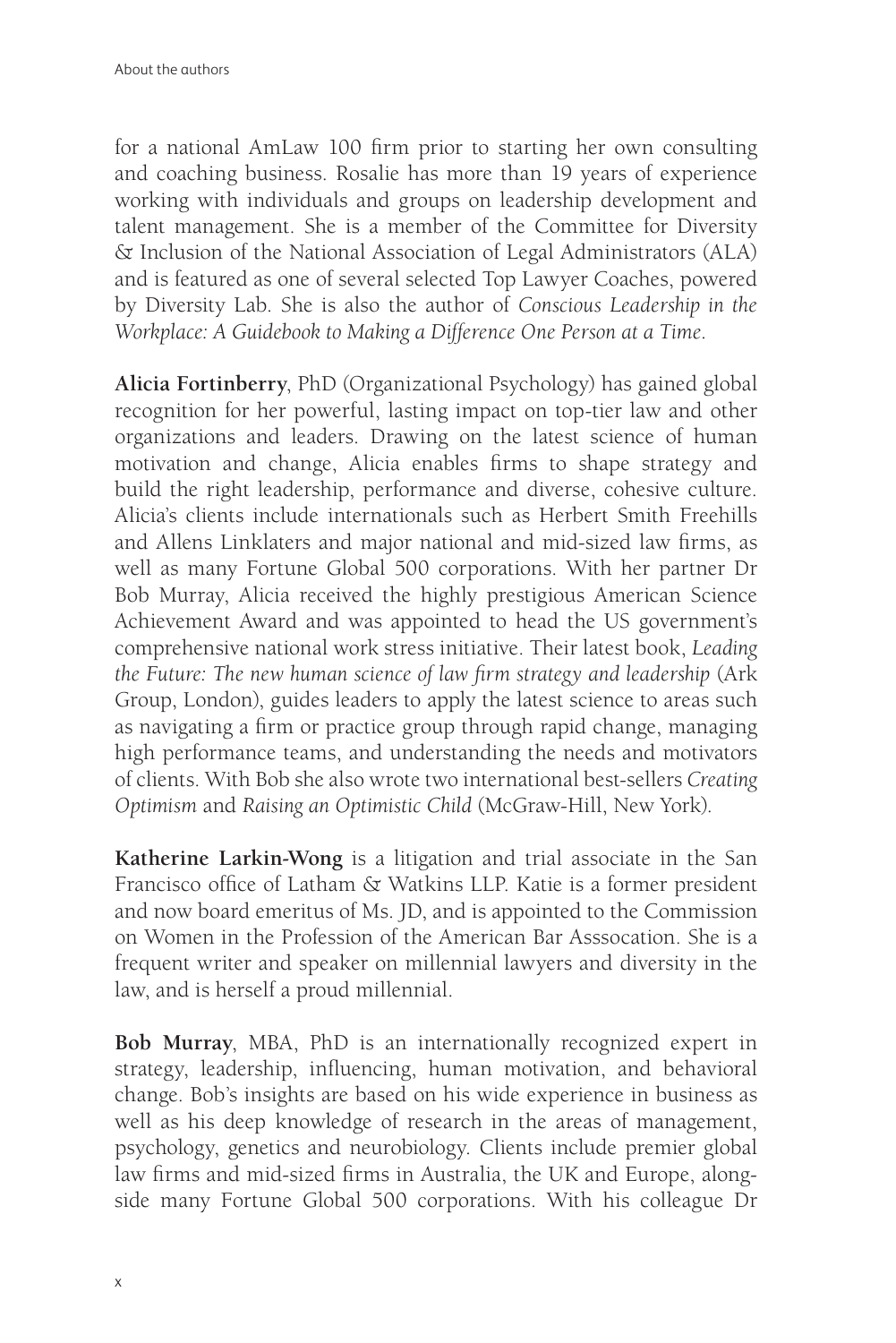Alicia Fortinberry, Bob won the American Science Achievement Award and was appointed to head the Obama Administration's comprehensive national work stress initiative. Bob's latest book with Dr Alicia Fortinberry, *Leading the Future: The new human science of law firm strategy and leadership* (Ark Group, London), shows the potential impact of the new science of being human on organizational success. With Alicia he is also the author of the international best-sellers *Creating Optimism* and *Raising an Optimistic Child* (McGraw-Hill, New York). Dr Bob has lectured at Sydney, Melbourne, Duke, Tufts, South Florida and California State universities.

Patrick J McKenna is an internationally recognized author, lecturer, strategist, and seasoned advisor to the leaders of premier professional service firms. His published articles have appeared in over 50 leading professional journals and his most notable book, *First Among Equals* (2002), topped bestseller lists in the US, Canada and Australia and has been translated into nine languages. He was recently voted by the readers of *Legal Business World* as one of only seven international Thought Leaders (2017). Most recently, McKenna helped launch the first International legal thinktank (LIFT: Legal Institute for Forward Thinking) comprised of futurists, academics and thought leaders from three countries.

**Gabriella O'Rourke** is currently serving as the national director of practice management for the Commercial Litigation Group for Borden Ladner Gervais LLP (BLG) – the largest Canadian owned and operated full-service law firm. In this role she is accountable for improving total group performance in a number of critical areas, including financial performance (P&L), pricing, business strategy, talent and workforce planning, process improvements and client service standards. Gabriella acts as the most senior operations lead for the practice group, which consists of approximately 150 lawyers and paraprofessionals across five regions. Before BLG, Gabriella served as the director of marketing and business development for the largest regional law firm in Ontario, Canada, and has held National leadership roles in global consulting firms KPMG and Grant Thornton LLP.

**Ian Paterson** is the founding partner at Cote Consultants. He is an executive coach and consultant, with 30 years of professional services experience as a partner with Andersen, Grant Thornton and EY. At EY Ian led the internal coaching team in the UK and supported the development of coaching across EMEIA. Ian formed Cote to help professionals